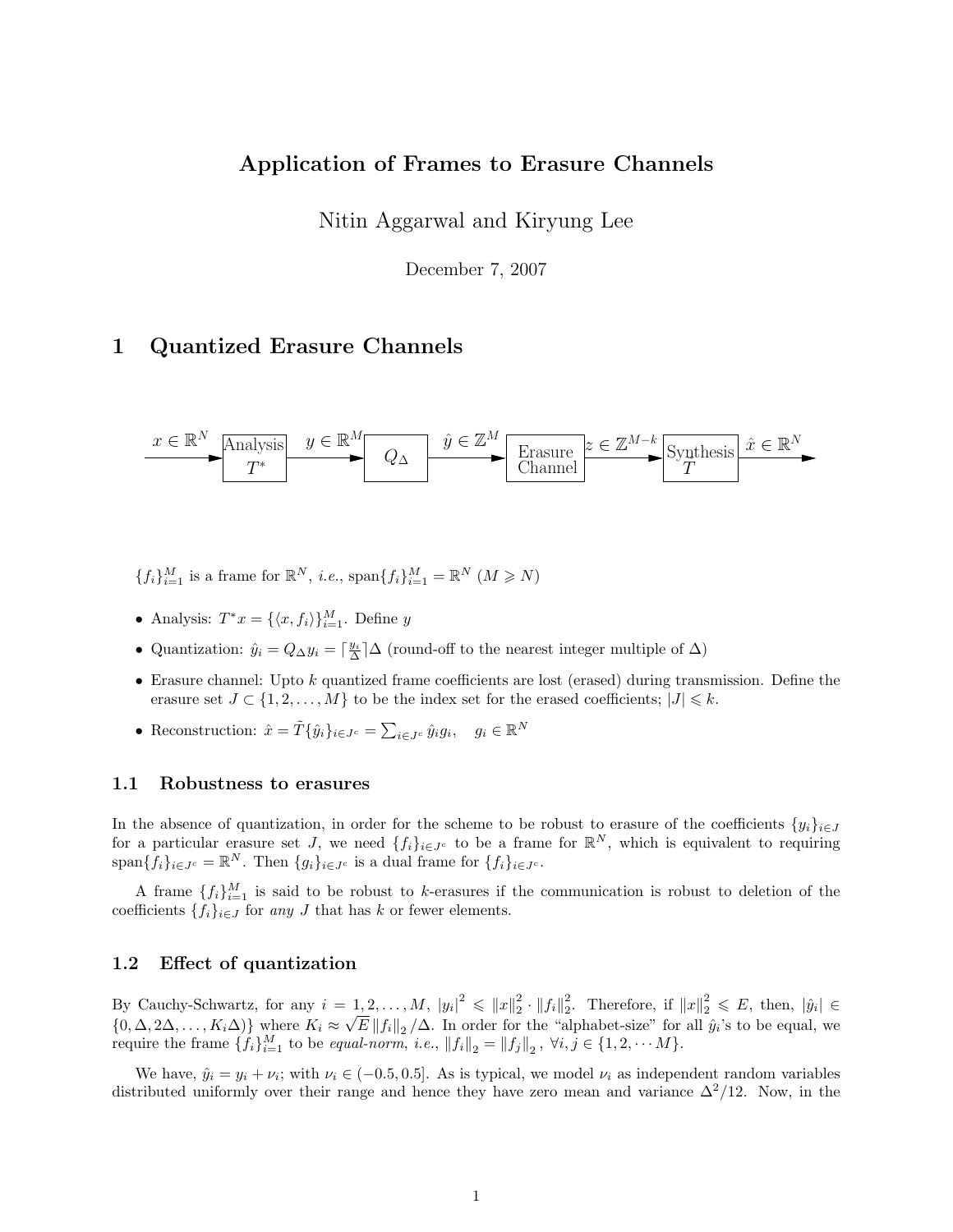absence of erasures,

$$
\hat{x} = \sum_{i=1}^{M} \hat{y}_i g_i = \sum_{i=1}^{M} \langle x, f_i \rangle g_i + \sum_{i=1}^{M} \nu_i g_i
$$
  
\n
$$
\Rightarrow \|x - \hat{x}\|_2^2 = \sum_{i=1}^{M} \sum_{j=1}^{M} \nu_i \nu_j \langle g_i, g_j^* \rangle
$$
  
\n
$$
\Rightarrow \mathbb{E} \|x - \hat{x}\|_2^2 = \frac{\Delta^2}{12} \sum_{i=1}^{M} \|g_i\|_2^2 \ge \frac{\Delta^2}{12} \text{tr}(S^{-1}) = \frac{\Delta^2}{12} \sum_{i=1}^{N} \frac{1}{\lambda_i}
$$
 (1)

where  $\lambda_i$  are the eigenvalues of S, the frame operator for the frame  $\{f_i\}_{i=1}^M$ . (Note: the inequality in the above relation is an equality if and only if  $\{g_i\}_{i=1}^M$  is the canonical dual frame of  $\{f_i\}_{i=1}^M$ ).

Now, for an equal-norm frame with M frame vectors of norm  $\sqrt{r}$ , the sum of the eigenvalues of the frame operator S is Mr. Thus minimizing the MSE is equivalent to minimizing  $\sum_{i=1}^{N} 1/\lambda_i$  under the constraint  $\sum_{i=1}^{N} \lambda_i = Mr$ . The minima is attained when all the eigenvalues are equal to  $(M/N)r$ , which is true if and only if the frame is tight with frame bounds  $A = B = (M/N)r$  (Theorem 3.1 in [1]).

#### 1.3 Summary

For reliable communication over a quantized erasure channel, we desire an equal-norm, tight frame that is robust to k-erasures. Furthermore, note that for any tight frame with frame bounds  $A = B$ , we can find an robust to k-erasures. Furthermore, note that for any tight frame with frame bounds  $A = B$ , we can find an equivalent *Parseval tight frame* with with frame bounds  $A = B = 1$ , by scaling the frame vectors by  $\sqrt{A}$ . In that case, we can find an orthonormal basis  $\{e_i\}_{i=1}^M$  for  $\mathbb{R}^M$  such that :

$$
\begin{bmatrix} f_i \\ 0 \end{bmatrix} = \underbrace{\begin{bmatrix} I_{N \times N} & \mathbf{0} \\ \mathbf{0} & \mathbf{0} \end{bmatrix}}_{P} e_i, \quad i = 1, 2, \dots, M
$$
\n(2)

Note that P is a rank-N projection operator (see Theorem 1.3.2 in [2]).

### 2 Conditions for the robustness to k-erasure

**Lemma 1.** [3] Let  $\{e_i\}_{i=1}^M$  be an orthonormal basis for  $\mathcal{H}_M$ . Let P be an orthogonal projection of  $\mathcal{H}_M$  onto N-dimensional subspace  $\mathcal{H}_N$ . Fix  $J \subset \{1, 2, \cdots, M\}$  with  $|J| = k \leqslant M - N$  and let  $\mathcal{K} = \text{span}\{e_i\}_{i \in J}$ . For an orthonormal basis  $\{\varphi_j\}_{j=1}^{M-N}$  for  $\mathcal{H}_N^{\perp}$ , we consider the matrix  $A \in \mathbb{C}^{(M-N)\times M}$  defined by

$$
[A]_{i,j} \triangleq \langle \varphi_i, e_j \rangle, \ i = 1, \cdots, M - N, j = 1, \cdots, M. \tag{3}
$$

Then the followings are equivalent:

(a)  $\{Pe_i\}_{i=1}^M$  is robust to the erasure of the element  $\{Pe_i\}_{i\in J}$ .

(b) rank $([A]_{\bullet, J}) = k$ , where  $[A]_{\bullet, J}$  denotes the minor with the columns of A indexed by J.

*Proof.* First we note that  $\mathcal{K} = P\mathcal{K} \oplus (I - P)\mathcal{K}$ ,

$$
M - k = \dim \mathcal{K} = \dim P\mathcal{K} + \dim(I - P)\mathcal{K}
$$
  
\n
$$
\Rightarrow \dim(I - P)\mathcal{K} = M - \dim P\mathcal{K} - k.
$$
\n(4)

Also since  $\mathcal{H}_N = P\mathcal{H}_M$ ,

$$
\mathcal{H}_N^{\perp} = (I - P)\mathcal{H}_M = (I - P)(\mathcal{K} \oplus \mathcal{K}^{\perp}) = (I - P)\mathcal{K} + (I - P)\mathcal{K}^{\perp}
$$
  
\n
$$
\Rightarrow M - N = \dim \mathcal{H}_N^{\perp} \leq \dim (I - P)\mathcal{K} + \dim (I - P)\mathcal{K}^{\perp}.
$$
 (5)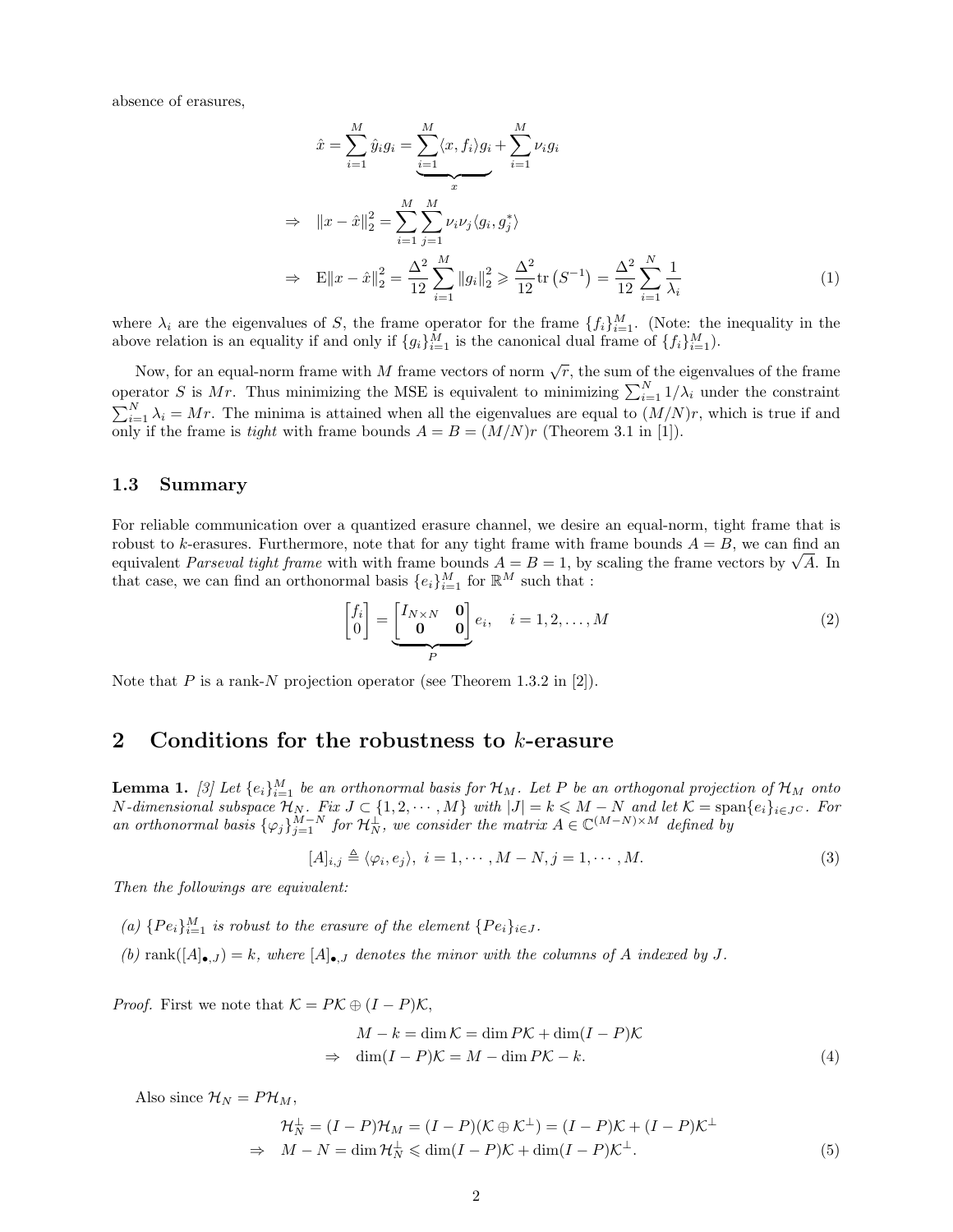From  $(4)$  and  $(5)$ , we see that

$$
\dim P\mathcal{K} - N + k \leq \dim(I - P)\mathcal{K}^{\perp}.\tag{6}
$$

Now (a) holds  $\iff P\mathcal{K} = P\mathcal{H}_M \iff \dim P\mathcal{K} = N$ , which from (6) is equivalent to

$$
\dim(I - P)\mathcal{K}^{\perp} = k,\tag{7}
$$

where we have used the fact that  $\dim(I - P)\mathcal{K}^{\perp} \leqslant \dim \mathcal{K}^{\perp} = k$ .

Define  $\Phi^* : \mathcal{H}_M \to \mathbb{C}^{M-N}$  by

$$
(\Phi^* f)_i = \langle f, \varphi_i \rangle, \forall i = 1, 2, \cdots, M - N,\tag{8}
$$

and  $\Phi: \mathbb{C}^{M-N} \to \mathcal{H}_M$  by

$$
\Phi c = \sum_{i=1}^{M-N} c_i \varphi_i.
$$
\n(9)

Then  $(I - P) = \Phi \Phi^*$ , and  $\dim(I - P)\mathcal{K} = \dim \Phi \Phi^* \mathcal{K}^{\perp}$ .

Also, since ker( $\Phi$ ) = {0}, there exists  $\Phi^L$  such that  $\Phi^L \Phi = I$ . Hence

$$
\dim \Phi^L \Phi \Phi^* \mathcal{K}^\perp = \dim \Phi^* \mathcal{K}^\perp \leqslant \dim \Phi \Phi^* \mathcal{K}^\perp \leqslant \dim \Phi^* \mathcal{K}^\perp. \tag{10}
$$

and  $\dim(I - P)\mathcal{K} = \dim \Phi^*\mathcal{K}^{\perp}.$ 

Therefore, dim  $\Phi^* \mathcal{K}^{\perp} = k$  is equivalent to (a). We note that  $\Phi^* \mathcal{K}^{\perp} = [A]_{\bullet,J} \mathbb{C}^k$ , and therefore (b) is equivalent to (a).  $\Box$ 

Theorem 1. With the notation of Lemma 1, the followings are equivalent:

- (a)  $\{Pe_i\}_{i=1}^M$  is robust to k-erasure.
- (b) For every  $J \subset \{1, 2, \cdots, M\}$  with  $|J| = k$ , rank $([A]_{\bullet, J}) = k$ .

Proof. The results directly follows from Lemma 1.

Theorem 2. With the notation of Lemma 1, the followings are equivalent:

- (a)  $\{Pe_i\}_{i=1}^M$  is equal-norm (and hence  $\{(I-P)e_i\}_{i=1}^M$  is equal-norm).
- (b) For every  $1 \leq i \leq M$  we have,

$$
[A^*A]_{i,i} = \sum_{j=1}^{M-N} |\langle \varphi_j, e_i \rangle|^2 = \frac{M-N}{M}.
$$
 (11)

 $\Box$ 

#### Example (Harmonic or Fourier Frame)

Consider  $\mathcal{H}_M = \mathbb{C}^M$ , and let  $F_M$  be the  $M \times M$  DFT matrix defined by

$$
[F_M]_{k,\ell} = \frac{1}{\sqrt{M}} e^{j2\pi k\ell/M}.
$$
\n(12)

Note that the columns of  $F_M$  ( $\{e_i\}_{i=1}^M$ ) form an orthonormal basis for  $\mathbb{C}^M$  and  $F_M^{-1} = F_M^H$ .

Now, consider  $\mathcal{H}_N \subset \mathbb{C}^M$ , such that

$$
f = [f(1), f(2), ..., f(M)]^T \in \mathcal{H}_N \iff f(k) = 0, \forall k = N + 1, N + 2, ..., M.
$$
 (13)

Then the projection from  $\mathbb{C}^M$  onto  $\mathcal{H}_N$  is